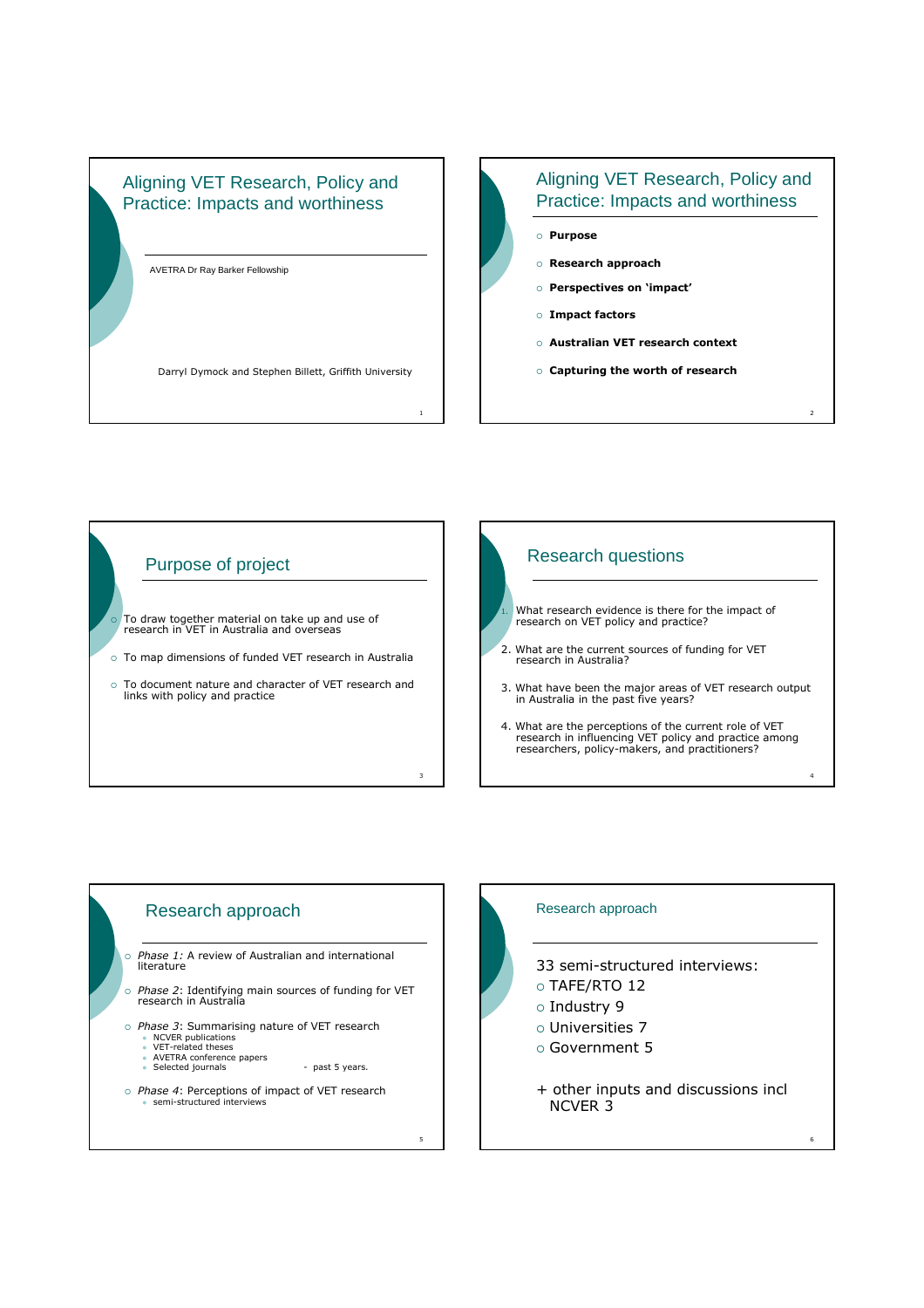



#### Research impact – perspectives

Gallagher (2002, 1):

- o Research applications in health and technology have given 'consumers' unrealistic expectations of what might be achieved in educational research
- $\circ$  in education, only modest changes possible through intervention.

9